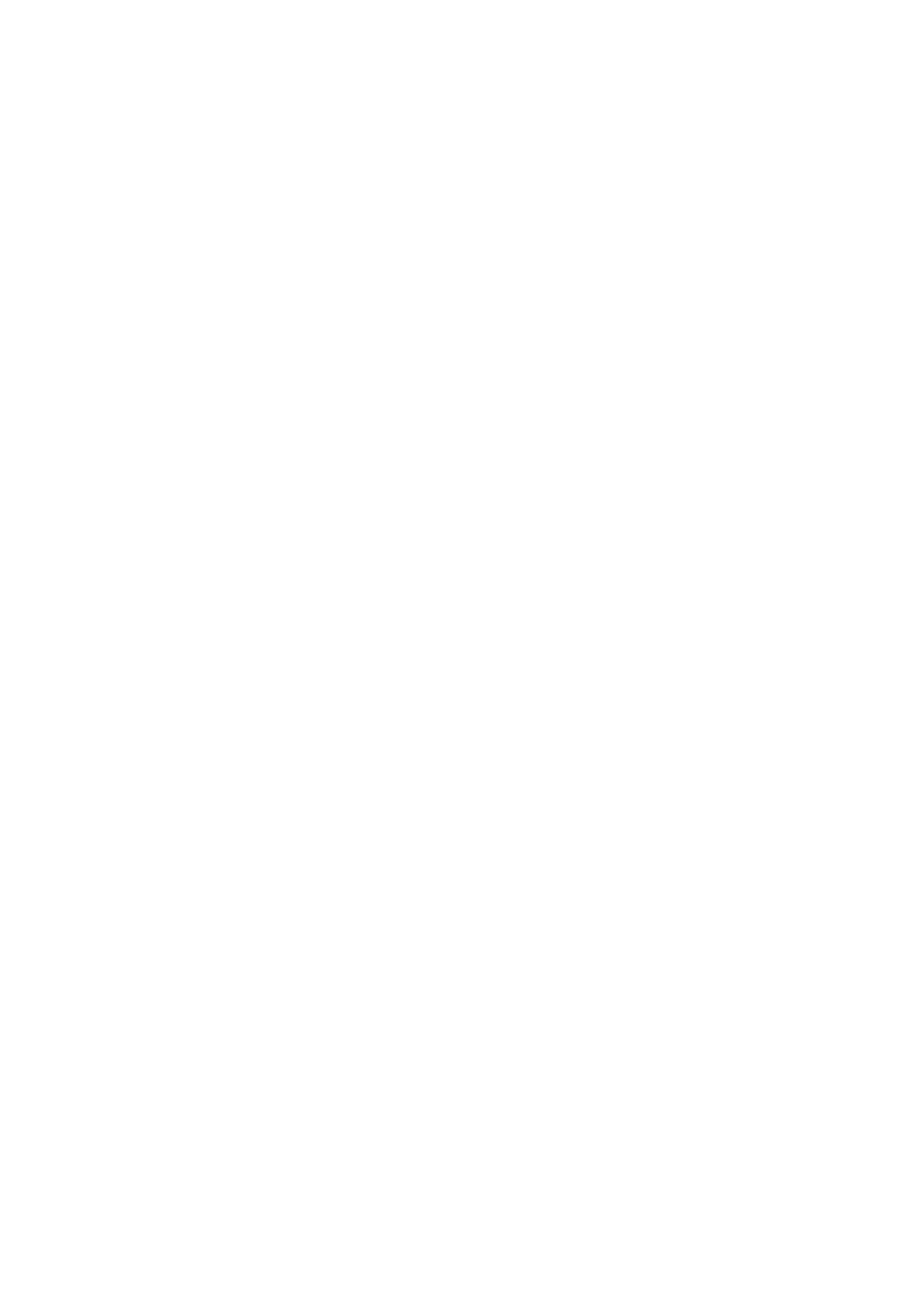## **Introduction**

The function of the European Committee of Social Rights is to assess the conformity of national law and practice with the European Social Charter and the Revised Charter. In respect of national reports, it adopts "conclusions" and in respect of collective complaints, it adopts "decisions".

A presentation of this treaty as well as statements of interpretation formulated by the Committee figure in the General Introduction to the Conclusions<sup>[1](#page-2-0)</sup>.

*The Revised European Social Charter was ratified by Albania on 14 November 2002. The time limit for submitting the 3rd report on the application of the Revised Charter to the Council of Europe was 31 October 2007 and Albania submitted it on 31 October 2007. On 12 February 2008, a letter was addressed to the Government requesting supplementary information regarding Articles 1§2 and 25. The Government did not submit any supplementary information.* 

This report was the first under the new system for the submission of reports adopted by the Committee of Ministers.<sup>[2](#page-2-1)</sup> It concerned the accepted provisions of the following articles belonging to the first thematic group "Employment, training and equal opportunities":

- the right to work (Article 1),
- the right to vocational guidance (Article 9),
- the right to vocational training (Article 10),
- the right of persons with disabilities to independence, social integration and participation in the life of the community (Article 15)
- the right to engage in a gainful occupation in the territory of other States Parties (Article 18),
- the right of men and women to equal opportunities (Article 20),
- the right to protection in cases of termination of employment (Article 24),
- right of workers to the protection of claims in the event of insolvency of the employer (Article 25).

Albania has accepted these articles with the exception of Articles 9, 10, 15 and 18.

The applicable reference period was 1 January 2005 – 31 December 2006.

The present chapter on Albania concerns 7 situations and contains:

– no conclusions of conformity

l

– 1 conclusion of non-conformity: Article 24.

In respect of the 6 other situations concerning Articles 1§1, 1§2, 1§3, 1§4, 20 and 25, the Committee needs further information. The Government is therefore invited to provide this information in the next report on the articles/provisions in question.

<span id="page-2-0"></span> $1$  The conclusions as well as state reports can be consulted on the Council of Europe's Internet site [\(www.coe.int/socialcharter](http://www.coe.int/socialcharter)).

<span id="page-2-1"></span> $2$  Decision adopted at the 963rd meeting of the Ministers' Deputies on 3 May 2006.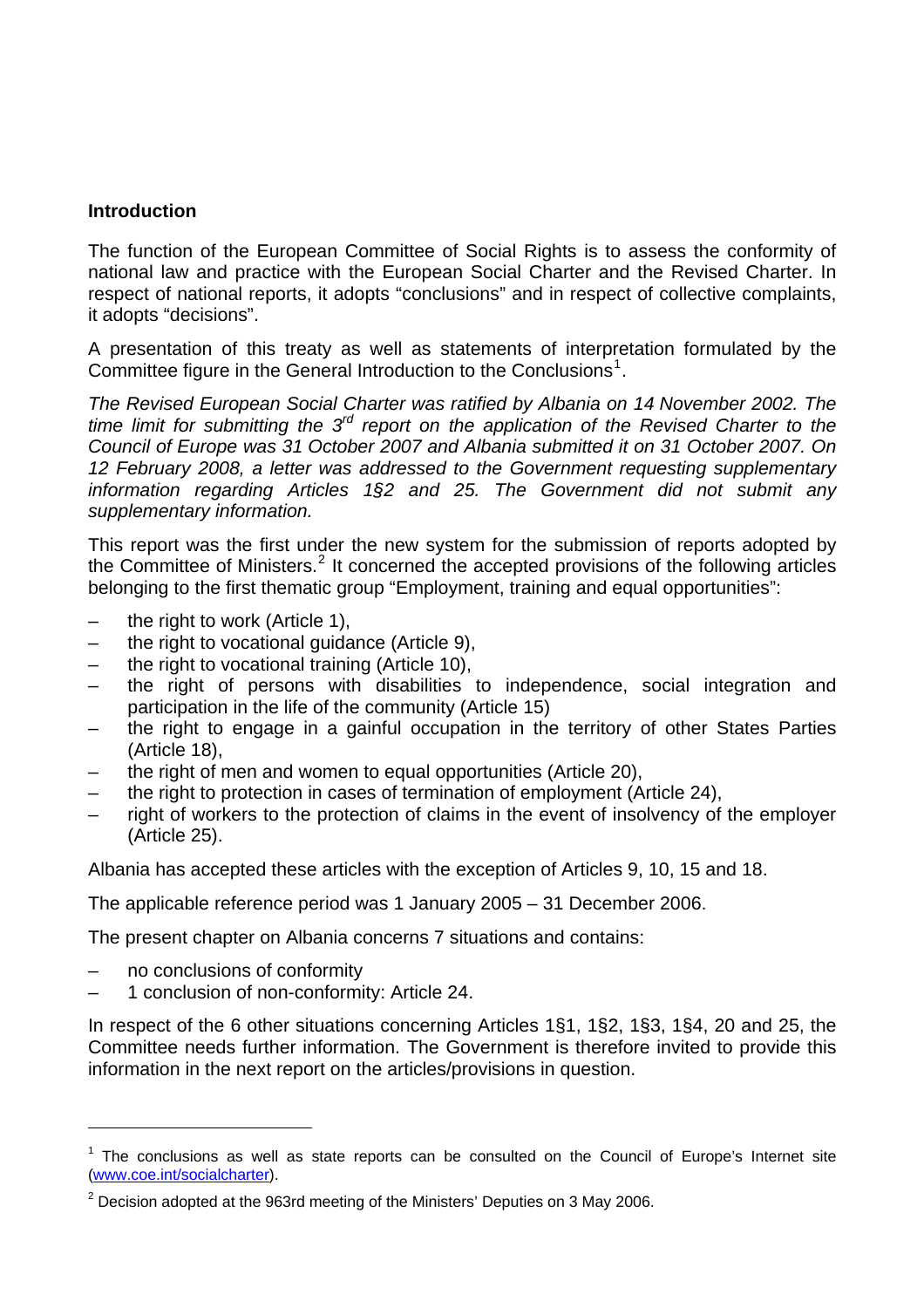The next Albanian report deals with the accepted provisions of the following articles belonging to the second thematic group "Health, social security and social protection":

- the right to safe and healthy working conditions (Article 3),
- the right to protection of health (Article 11),
- the right to social security (Article 12),
- the right to social and medical assistance (Article 13),
- the right to benefit from social welfare services (Article 14),
- the right of elderly persons to social protection (Article 23),
- the right to protection against poverty and social exclusion (Article 30).

The deadline for the report was 31 October 2008.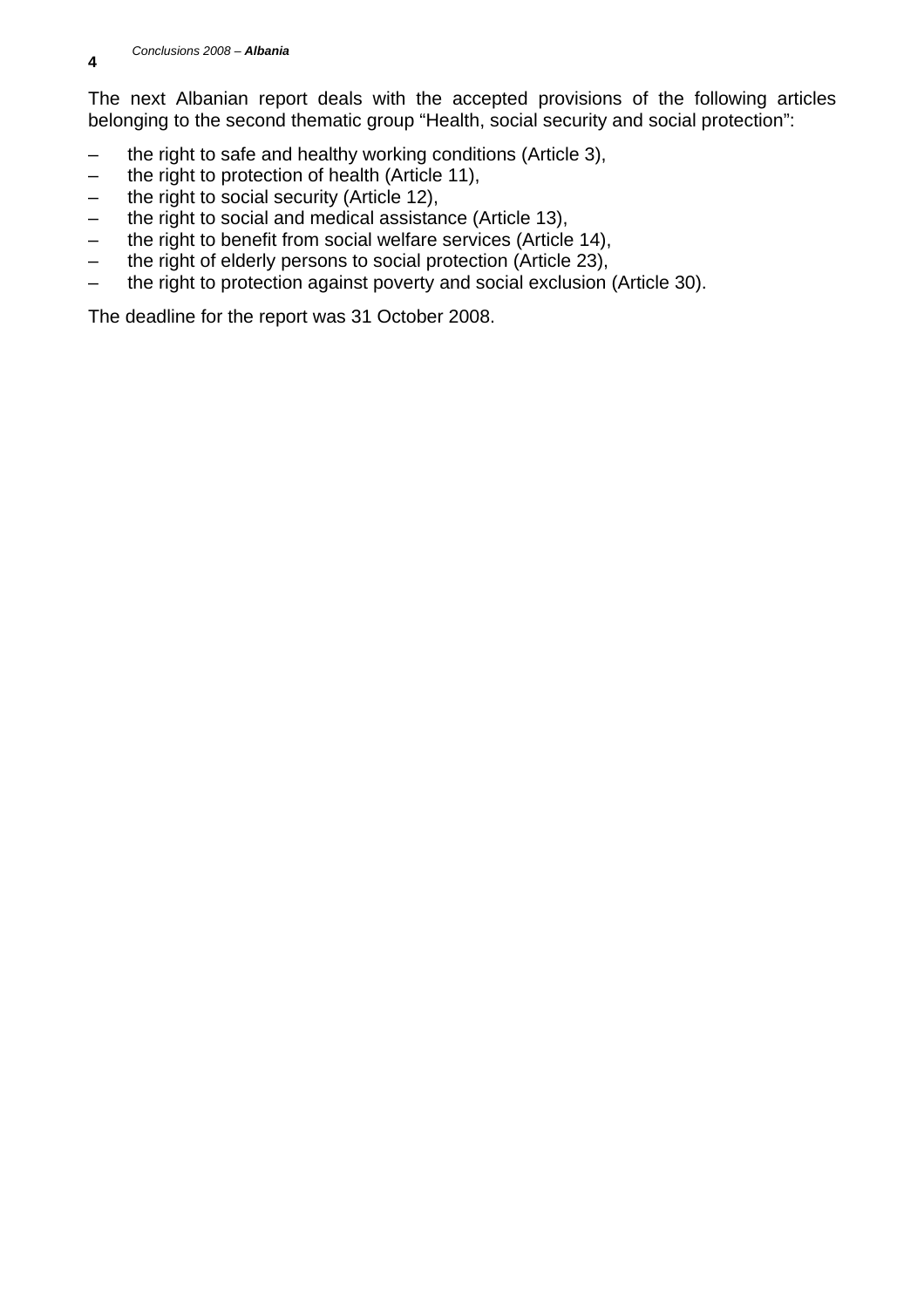## **Article 1 – Right to work**

## *Paragraph 1 – Policy of full employment*

The Committee takes note of the information provided in Albania's report.

## *Employment situation*

The Committee notes from Eurostat that the growth increased slightly once again, from 5.71% in 2004 to 5.82% in 2005.

The employment rate was 49.7% in 2005, which was marginally lower than in the previous reference period but considerably lower than the EU-15 average (65.3% in 2005). It was also much higher at this time among men (60%) than women (38.8%).

As to unemployment, while still high, it fell a little over the same period, from 14.4% in 2004 to 14.1% in 2005.

The Committee asks for information on the long-term unemployed as a proportion of all unemployed and the youth unemployment rate (among 15-24 year-olds). In the absence of any information in the report, it asks again for the statistics on unemployment among persons with disabilities and minorities.

## *Employment policy*

The Act No. 9570 of 3 July 2006 amending the 1995 Employment Act defines the main aim of all employment policies. Some of the main terms tied up with employment policy such as "jobseeker" and "employment services" were defined more clearly in the new Act. The Committee notes that there are local three-party councils comprising employees', employers' and government representatives, which are involved in the implementation of national employment policy.

Priority is given to active measures designed to help young people (aged 15 to 24). For instance, during the reference period, a new programme was launched to promote employment among young graduates through a six-month work placement with a private company or a public service. A similar scheme was launched for young unemployed graduates in 2006.

The report does not detail active measures relating to all vulnerable groups and fails to answer the questions put by the Committee in its previous conclusion (Conclusions 2006).

The Committee therefore asks again for the next report to answer the following questions:

- how many participants in active measures are there?
- how much time elapses on average between a person registering as unemployed and receiving an offer of participation in an active measure?

It also wishes to know what measures are specifically aimed at the long-term unemployed. The Committee asks for the next report to give the figure for total expenditure on employment policies as a percentage of GDP, specifying what proportions are devoted to active and passive measures.

## *Conclusion*

Pending receipt of the information requested, the Committee defers its conclusion.

*Paragraph 2 – Freely undertaken work (non-discrimination, prohibition of forced labour, other aspects)* 

The Committee takes note of the information provided in Albania's report.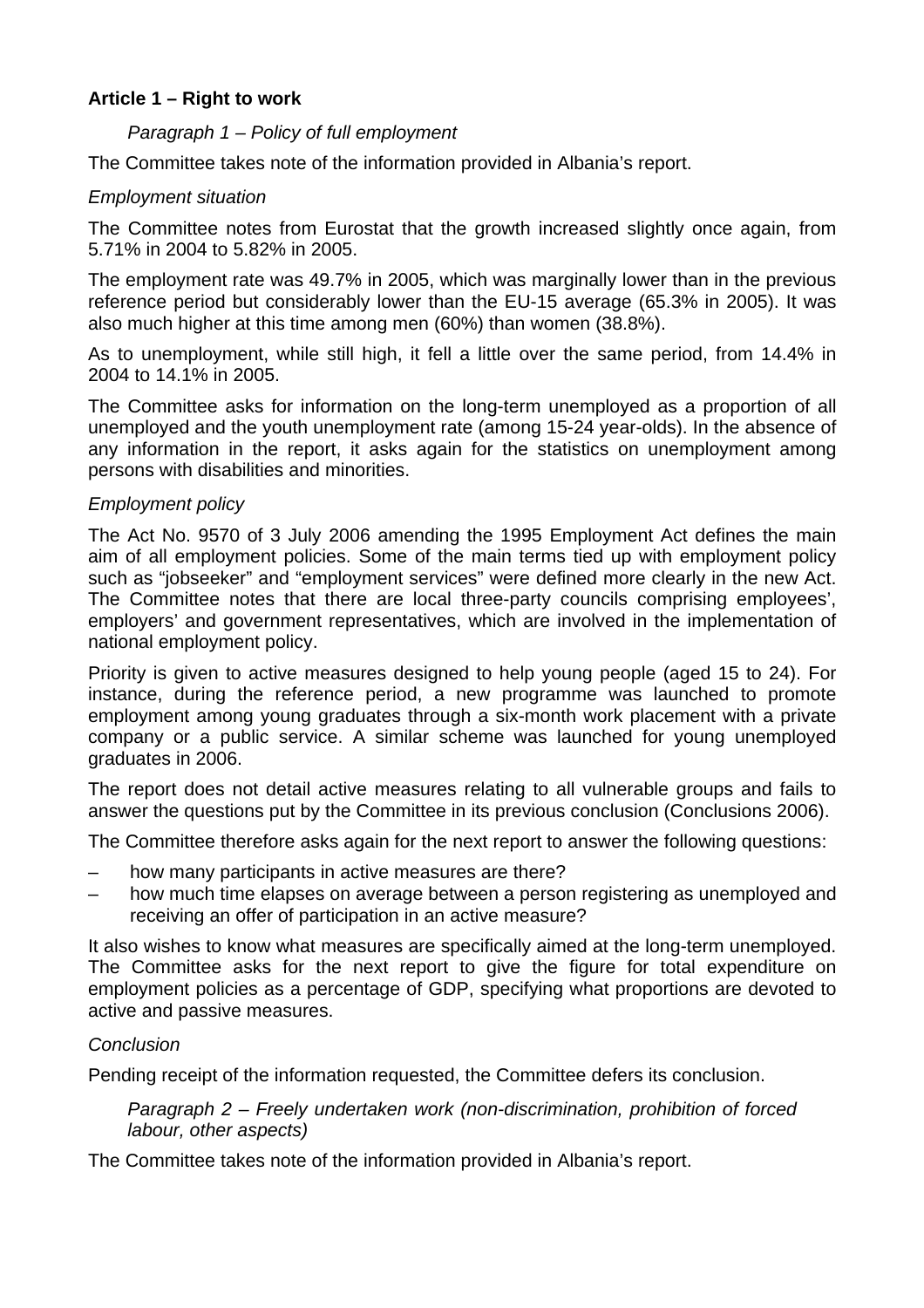It notes however that there are no answers in the report to any of the questions in its last conclusions, whether those directed specifically at Albania under Article 1§2 or the ones put to all the states party in the general introduction to Conclusions 2006.

It asks that the questions below be answered. The Committee underlines that if the next report does not provide the necessary information, nothing will demonstrate that the situation of Albania is in conformity with Article 1§2.

1. Prohibition of discrimination in employment

The Committee recalls that under Article 1§2 legislation should prohibit discrimination in employment at least on grounds of race, ethnic origin, religion, disability, age, sexual orientation and political opinion (Conclusions 2006). Legislation should cover both direct and indirect discrimination. As regards indirect discrimination, the Committee recalls that Article E of the Revised Charter prohibits: "all forms of indirect discrimination. Such indirect discrimination may arise by failing to take due and positive account of all relevant differences or by failing to take adequate steps to ensure that the rights and collective advantages that are open to all are genuinely accessible by and to all" (Autism Europe v. France, Complaint No. 13/2000, decision on the merits of 4 November 2003, §52).

Article 9 of the Albanian Labour Code prohibits discrimination in employment on grounds of race, colour of skin, sex age, religion, political beliefs, nationality, social origin, family relations or physical and mental disabilities. Differences, distinctions, exclusions or preferences required by a particular occupation are not considered to constitute discrimination.

As Albania, has accepted Article 20 of the Revised Charter, equality in employment between men and women is examined under this provision.

A breach of the non-discrimination principle as laid down in Article 9 of the Labour Code is punishable by a fine amounting to 50 times the monthly minimum wage (Article 202 of the Labour Code). Article 201 of the Labour Code provides for damages to be paid to employees whose rights have been violated.

The Committee recalls that in order to enable effective access to justice domestic law must provide for the sharing of the burden of proof to the benefit of the plaintiff in cases of alleged discrimination

Further the Committee recalls that under Article 1§2 of the Revised Charter remedies available to victims of discrimination must be adequate, proportionate and dissuasive. It therefore considers that the imposition of predefined upper limits to compensation that may be awarded not to be in conformity with the Revised Charter as in certain cases that may preclude damages from being awarded which are commensurate with the loss and damage actually sustained and may not be sufficiently dissuasive for the employer.

In order to assess the situation, and since the report does not answer these questions, the Committee asks again:

- whether discrimination on grounds of sexual orientation is prohibited;
- information on exemptions to the rules which are permitted for genuine occupational requirements, examples of the occupations concerned;
- how the concept of discrimination both direct and indirect has been interpreted by the courts,
- how discrimination on grounds of age has been interpreted;
- whether, in respect of discrimination on grounds of disability the requirement of 'reasonable accommodation' has been adopted.
- the number of cases alleging discrimination brought before the courts, as well as the number of findings of discrimination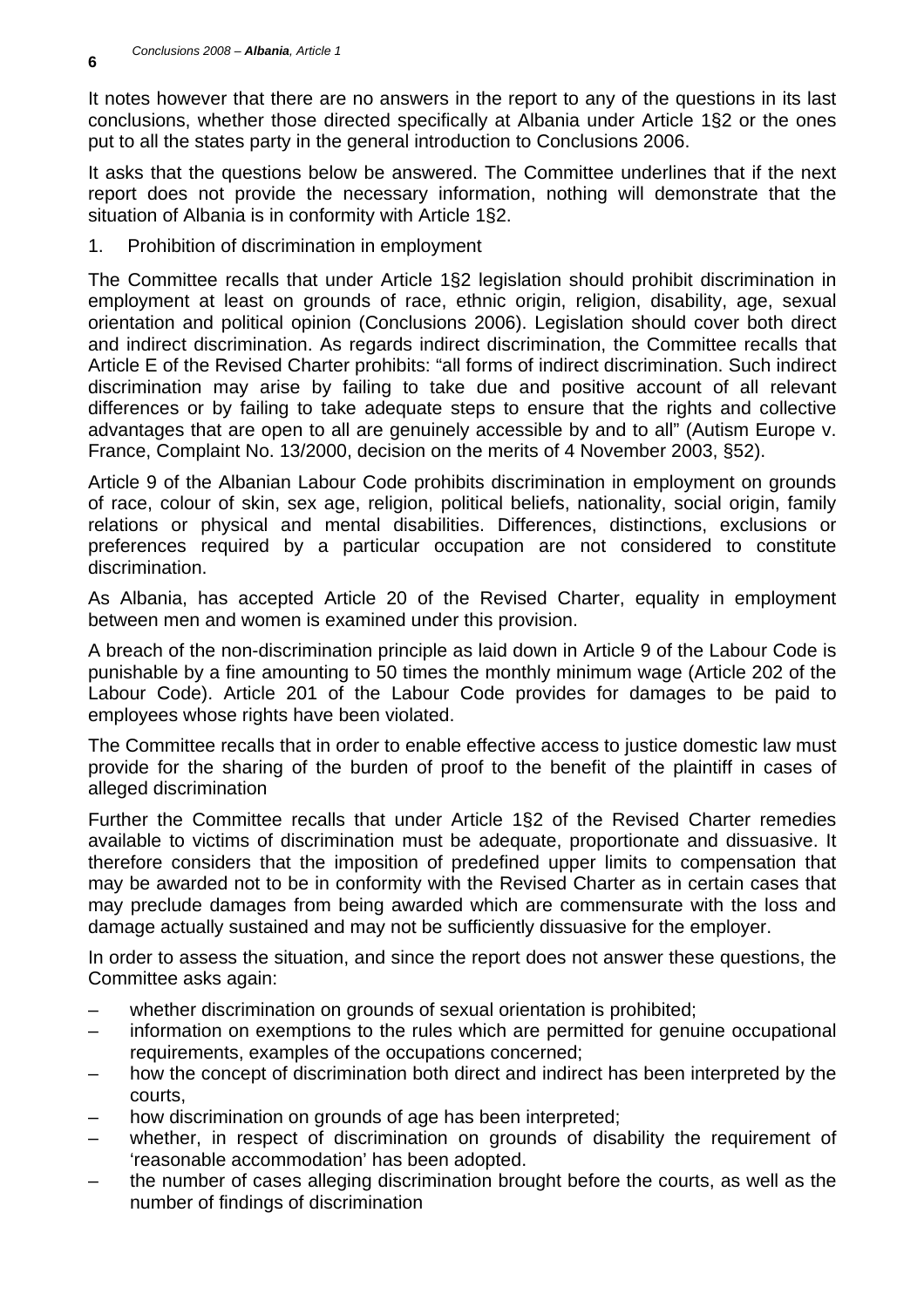- information on the procedure to be followed in cases alleging discrimination, for example whether there an alleviation in the burden of proof?
- information on remedies i.e. reinstatement or damages that may be awarded to a victim of discrimination and confirmation that there are no pre-defined limits to the amount of damages that may be awarded;
- information on the right of associations, organisations or other legal entities, to obtain a ruling that the prohibition of discrimination has been violated in the employment context;
- information on a specific independent body to promote equal treatment.

The Committee considers that non-discrimination legislation can only be truly effective if it forms part of a broader strategy on equality and asks again for information on measures taken to promote equality in employment.

As regards discrimination in employment on grounds of nationality the Committee recalls again that under Article 1§2 of the Revised Charter while it is possible for states to make foreign nationals' access to employment on their territory subject to possession of a work permit, they cannot ban nationals of States Parties, in general, from occupying jobs for reasons other than those set out in Article G; restrictions on the rights guaranteed by the Revised Charter are admitted only if they are prescribed by law, serve a legitimate purpose and are necessary in a democratic society for the protection of the rights and freedoms of others or for the protection of public interest, national security, public health or morals. The only jobs from which foreigners may be banned therefore are those that are inherently connected with the protection of the public interest or national security and involve the exercise of public authority. The Committee asks whether and if so, what categories of employment are closed to non-nationals.

2. Prohibition of forced or compulsory work

Article 8 of the Labour Code prohibits compulsory labour. The ban on forced labour does not apply to compulsory military service and requisitioning in times of war, natural disasters or other situations threatening the life of the community or to work imposed by a court as a punishment where the individual is not put at the disposal of private persons or enterprises.

The Committee considers these exceptions are compatible with Article 1§2 of the Revised Charter but asks again whether there are other circumstances under Albanian law where workers may be required to undertake work without consent.

#### *Prison work*

The Committee recalls that under Article 1§2 of the Revised Charter, prison work must be strictly regulated in terms of pay working hours etc., particularly if prisoners are working in private enterprises. Prisoners may only work in private enterprises with their consent and under conditions as similar as possible to those normally associated with an employment relationship (Conclusions XVI-1, Germany).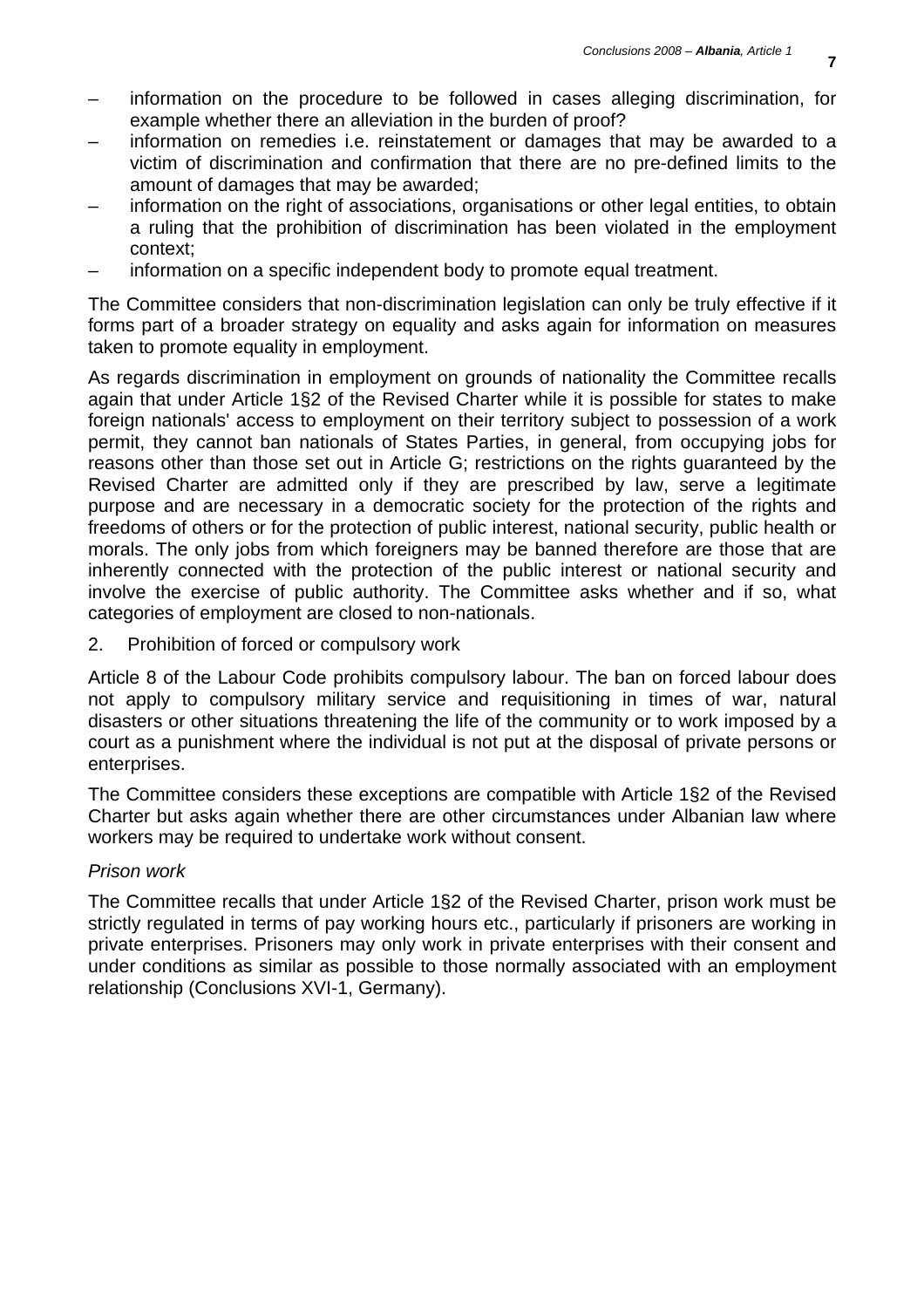In order to assess the situation, the Committee invites again the Government to reply to its question in the General Introduction to Conclusions 2006 on prison work:

- Can a prisoner be required to work (irrespective of consent):
	- A. for a private undertaking/enterprise
		- i) within the prison?
		- ii) outside the prison?
	- B. for a public/state undertaking
		- i) within the prison?
		- ii) outside the prison?
- What types of work may a prisoner be obliged to perform?
- What are the conditions of employment and how are they determined?
- 3. Other aspects of the right to earn one's living in an occupation freely entered upon

## *Privacy at work*

The Committee asks for information to enable it to determine how far human freedom and dignity are protected by legislation and the courts against intrusions into personal or private life that may be associated with or result from the employment relationship (see observations on Article 1§2, general introduction to Conclusions 2006, §§13-21).

#### *Restrictions linked to the fight against terrorism*

The Committee invites again the Government to reply to its question in the General Introduction to Conclusions 2006 as to whether a legislation against terrorism exist and whether it precludes persons from taking up certain employment.

#### *Part time work*

The Committee recalls that in order to be in conformity with Article 1§2 of the Revised Charter, part time work must be accompanied by adequate legal safeguards. In particular there must be rules to prevent non-declared work through overtime, and rules to ensure equal pay, in all its aspects between part time and full time workers (Conclusions XVI-1, Austria).

Since the report does not address this, the Committee asks again for information on this issue.

## *Conclusion*

Pending receipt of the information requested the Committee defers its conclusion.

## *Paragraph 3 – Free placement services*

The Committee takes note of the information provided in Albania's report.

It notes that Act No. 9570 of 3 July 2006 amending the 1995 Employment Act introduced the concept in the labour market of "access to public employment services". One of its other main aims was to improve mediation with jobseekers. The Committee asks to be informed of the outcome of its implementation, particularly with regard to the placement of jobseekers.

The report does not answer the questions put by the Committee in its previous conclusion (Conclusions 2006). It emphasises that this information is essential for it to assess the true effectiveness of the public employment services. Accordingly, it asks for the next report to answer the following questions: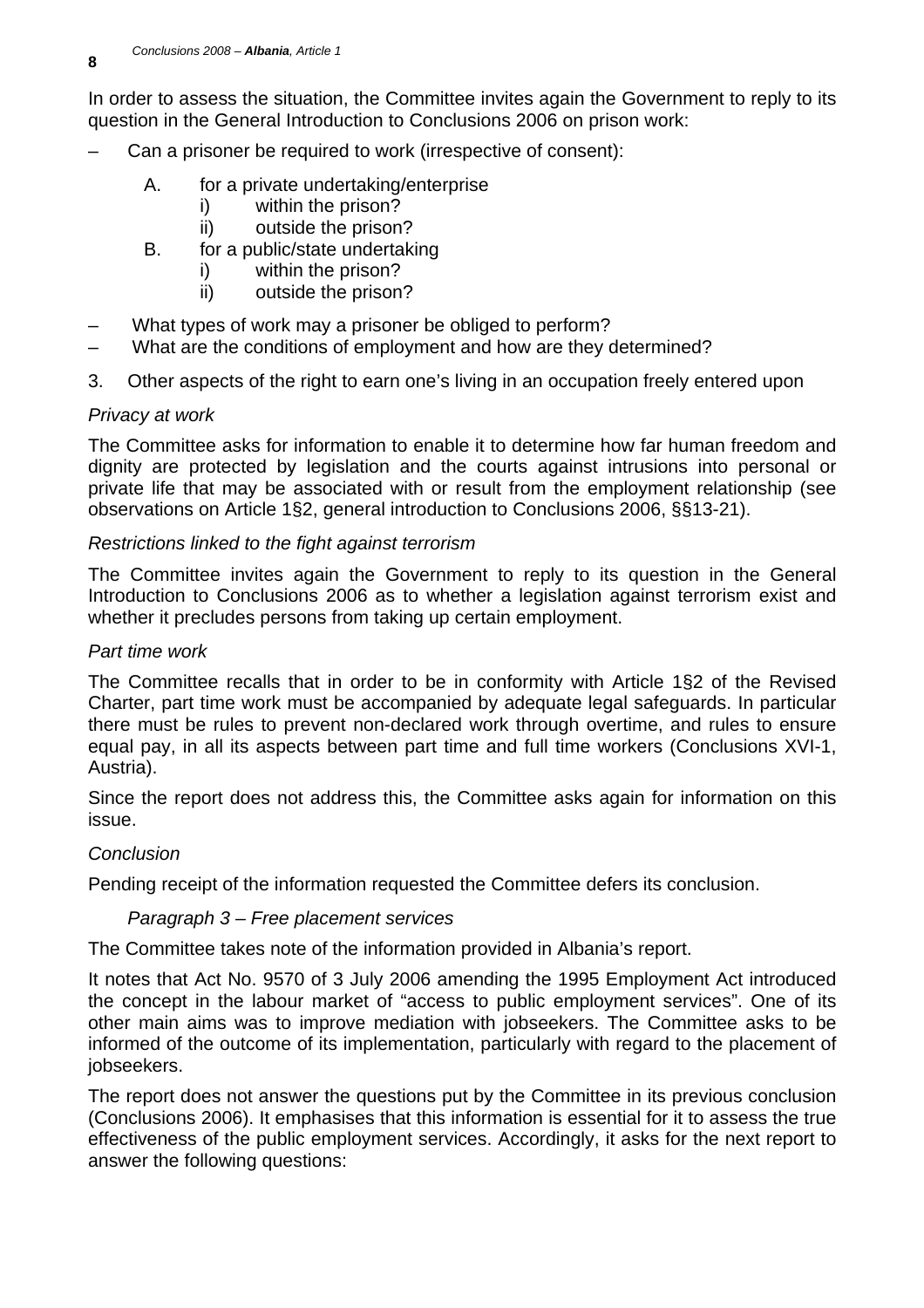- what is the placement rate  $-$  that is placements made by the public employment services as a percentage of the total number of persons recruited on to the labour market?
- how long does it take on average to fill a vacancy?
- what percentage of the market do the public employment services cater for  $-$  in other words how many placements does it make compared to total recruitments on the labour market?

The number of public employment services did not change during the reference period. Previously, the Committee noted that in view of the large numbers of unemployed, the regional branches seemed to be understaffed. In the absence of any further information, it asks again whether it is intended to increase staff numbers in the public employment services. The Committee also asks how many staff there are at the vocational training offices.

Lastly, it asks for information on the results of co-ordination between public employment services and private agencies.

#### *Conclusion*

Pending receipt of the information requested, the Committee defers its conclusion.

#### *Paragraph 4 – Vocational guidance, training and rehabilitation*

The Committee takes note of the information provided in Albania's report.

Article 1§4 guarantees the right to vocational guidance, continuing vocational training for employed and unemployed persons and specialised guidance and training for persons with disabilities. States must provide these services, grant access to them to all those interested and ensure equality of treatment for nationals of other States Parties to the Charter and for persons with disabilities.

Article 1§4 is completed by Articles 9 (right to vocational guidance), 10§3 (right of adult workers to vocational training) and 15§1 (right of persons with disabilities to vocational guidance, education and training), which contain more specific rights to vocational guidance and training. However, Albania has not accepted these three provisions and the Committee assess the conformity of the situation under Article 1§4.

The Committee considers the following questions from the standpoint of Article 1§4:

- whether the labour market offers vocational guidance and training services for employed and unemployed persons and guidance and training aimed specifically at persons with disabilities;
- access: how many people make use of these services;
- the existence of legislation explicitly prohibiting discrimination on the ground of disability in the field of training.

#### *Vocational guidance*

The vocational guidance system in Albania is governed by a number of statutes and more detailed provisions, such as the Education and Vocational Training Act, No. 8872 of 29 March 2002, and the directive on guidance in vocational training.

Under Employment Act No. 7995 of 20 September 1995, the work of the employment services includes providing vocational guidance with the aim of helping unemployed people to choose appropriate jobs while taking account of their individual skills and the needs of the labour market. This guidance is provided free of charge by the national employment office, which has specialised qualified staff for the job. During the reference period, 36 employment offices provided services throughout the country, with 12 operating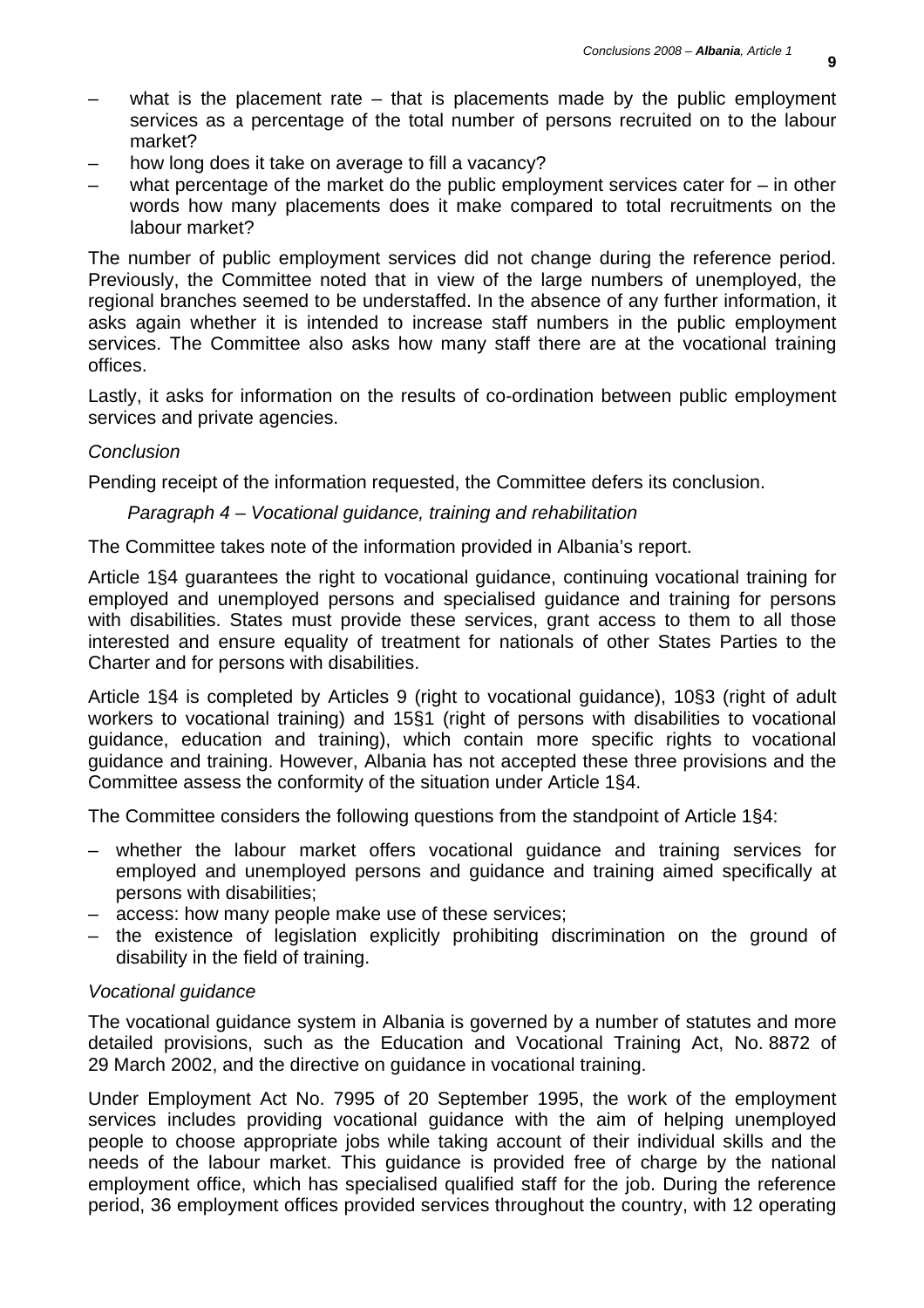at regional level and 24 at local level. In 2007, some 1 500 unemployed people were offered some form of vocational guidance.

The Committee would like the next report to provide more detailed information on the organisation and staffing of the bodies offering vocational guidance. It would also like to know what provision is made for vocational guidance for persons with disabilities.

## *Continuing vocational training*

The report supplied no information on continuing training. It merely referred to the lack of any real continuing vocational training facilities for the staff of training institutions. The Committee asks again for information on continuing vocational training for workers and unemployed persons. It also asks whether Education and Vocational Training Act No. 8872 of 2002 has provisions on continuing vocational training.

In the absence of any reply in the report, the Committee asks again approximately how many training placements or courses are on offer and how many people have taken part in continuing training so that it can determine whether supply meets demand for training. In cases where companies organise training courses, it asks whether employees' training costs are covered by the company or the trainees.

#### *Guidance, education and training for persons with disabilities*

There was no information on the subject in the report.

The Committee asks for detailed information on measures to provide persons with disabilities with education and vocational training on the job or, if this is not available, in specialist public or private institutions. It also asks how many persons benefit from these services.

Finally, it asks whether nationals of other states party lawfully residing and working in Albania enjoy equal treatment with regard to all of the issues considered under Article 1§4.

The Committee emphasises that if the next report does not provide all of the above requested information, there will be nothing to show that the situation in Albania is in conformity with Article 1§4 of the Revised Charter.

## *Conclusion*

Pending receipt of the information requested, the Committee defers its conclusion.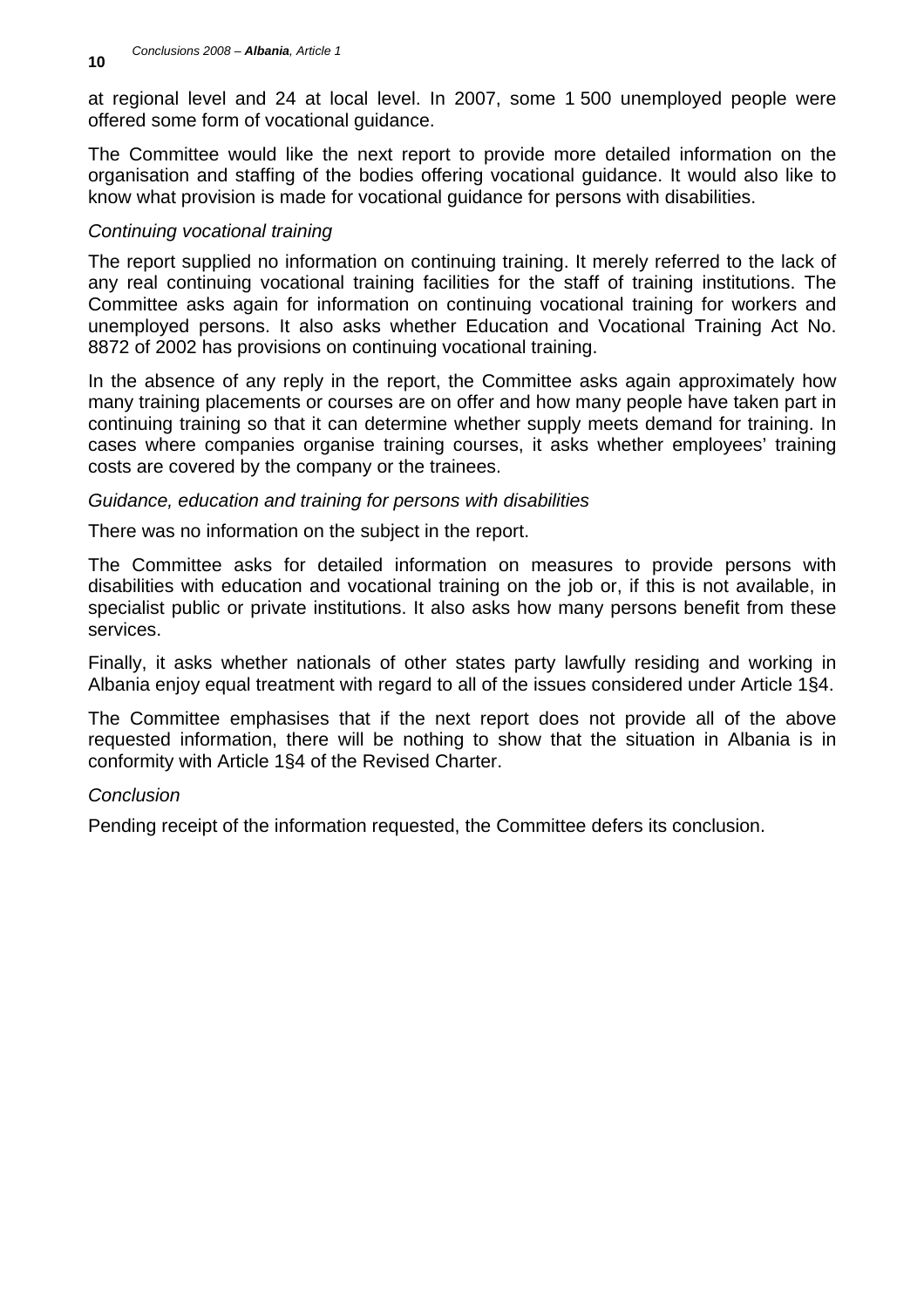## **Article 20 – The right to equal opportunities and equal treatment in matters of employment and occupation without discrimination on the grounds of sex**

The Committee takes note of the information provided in Albania's report.

It notes that the report contains no new information and no information in response to the Committee's previous questions (Conclusions 2006).

The Committee asks the next report to provide all the necessary information, otherwise there will be nothing to show that the situation is in conformity with Article 20 of the Revised Charter.

#### *Conclusion*

Pending receipt of the information requested the Committee defers its conclusion.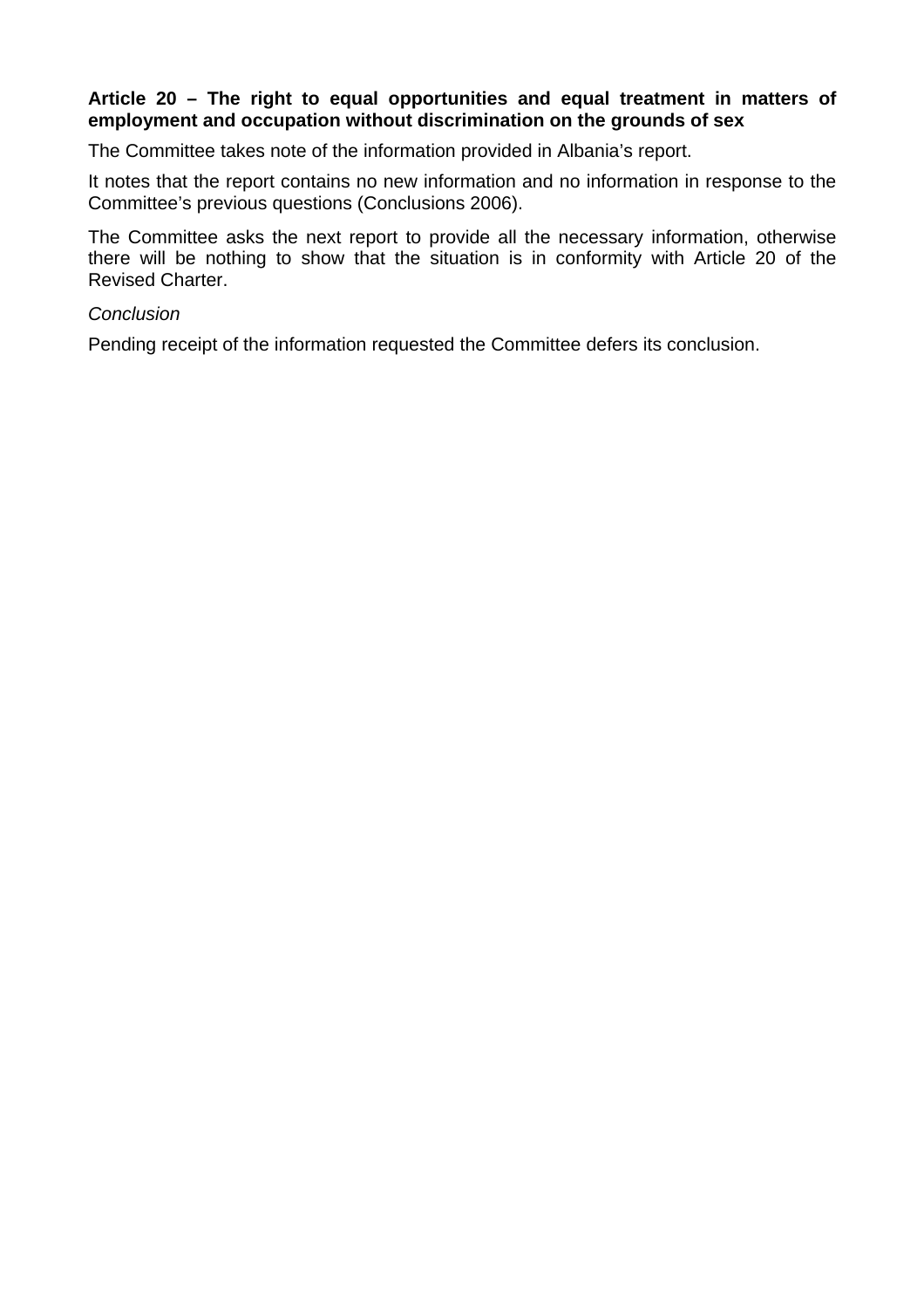## **Article 24 – Right to protection in cases of termination of employment**

The Committee takes note of the information provided in Albania's report.

#### *Scope*

The Committee noted in its previous conclusion (Conclusions 2007) that employees on probation (trial period) which lasts a maximum of three months may be dismissed with 5 days' notice.

#### *Obligation to provide a valid reason for termination of employment*

The Committee previously examined the reasons for termination of employment as stipulated in the Labour Code and raised a number of questions to which the report does not provide any response and which are therefore reiterated in the following. It points out that should the next report not provide the requested information, nothing will establish that the situation is in conformity with Article 24 on these points.

The Committee had found in its previous conclusion that the Labour Code appears not to provide that a dismissal with notice must be based on reasons connected with the employee's capacity, conduct or based on the occupational requirements of the undertaking and that the employer is permitted to dismiss an employee for reasons which go beyond those permitted by Article 24 of the Revised Charter. It reiterates its request for full information on all grounds on which an employer may terminate a contract of employment with notice.

The Committee had further noted that Section 153 of the Labour Code permits the employer to terminate a contract of employment without notice for "grounded reasons" which relate to the conduct of the employee. Paragraph 3 of Section 153 states that it is for the court to decide whether there has been reasonable cause for the immediate termination of the employment contract, and that reasonable cause will be considered only in such cases where the employee breaches the contractual obligations in a serious manner or where the employee repeatedly violated the contractual obligations despite being warned.

The Committee reiterates its request for a summary of pertinent case law showing how the aforementioned grounds for termination are interpreted by the competent courts in practice. In this context it would also like to know under which conditions an employee may be made redundant for economic reasons and whether courts are empowered to review the facts underlying the economic reasons invoked by the employer in case of a dismissal.

The Committee asks how retirement ages (mandatory retirement ages set by statute, contract or through collective bargaining) and pensionable age (age when an individual becomes entitled to a state pension) are fixed in Albania and what is the consequence on the employment relationship once an employee has reached retirement and/or pensionable age. The Committee reiterates in particular its question as to whether Albanian law allows for termination of the employment relationship on the grounds that an employee has reached the retirement age and as to whether there are specific procedures to be followed or conditions to be fulfilled once an employee reaches the retirement age or whether contracts of employees who reach this age are automatically terminated.

The Committee holds that dismissal on the grounds of age will not constitute a valid reason for termination of employment unless a termination is, within the context of national law, objectively and reasonably justified by a legitimate aim such as legitimate employment policy, labour market objectives or the operational requirements of the undertaking, establishment or service and provided that the means of achieving that aim are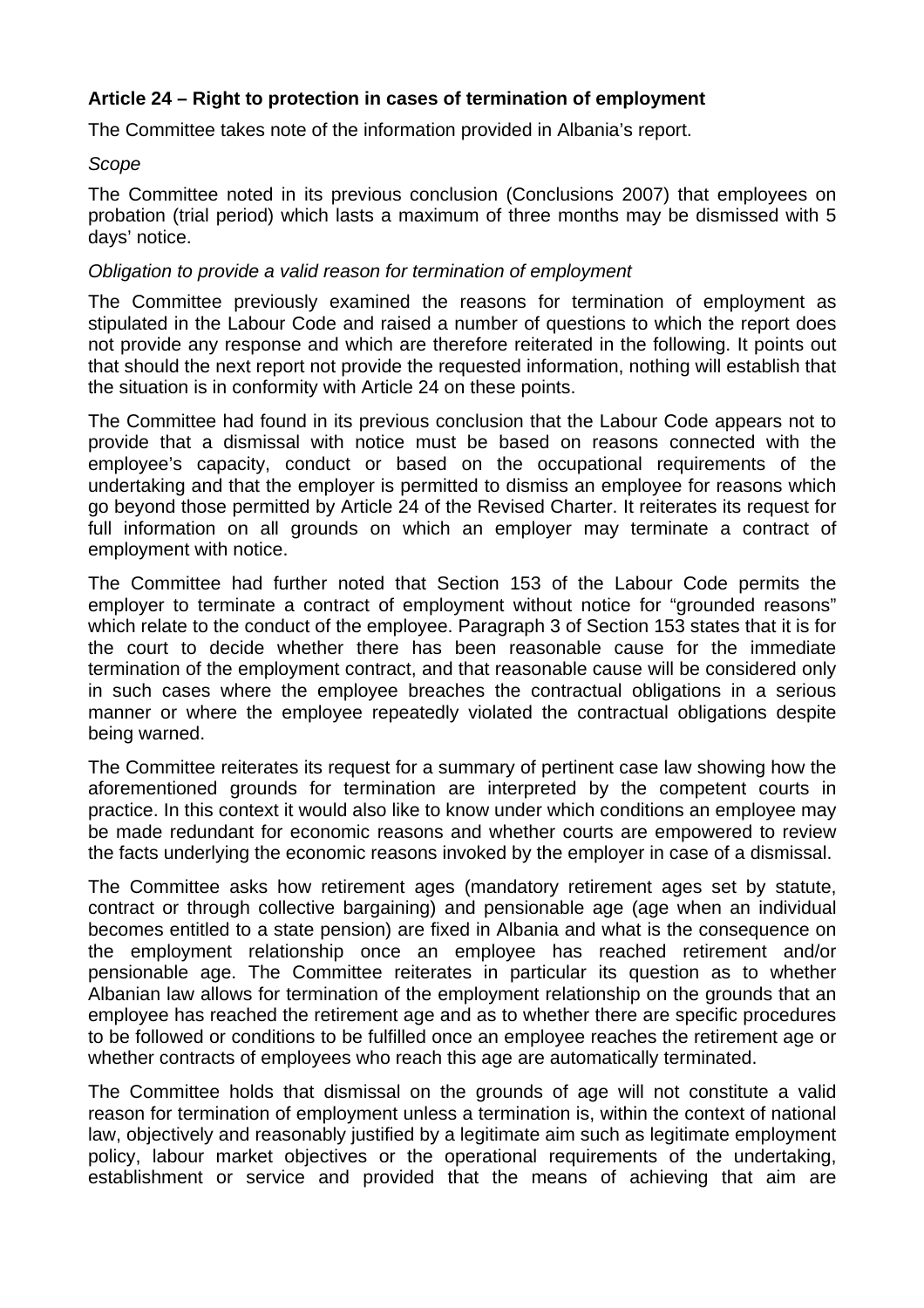appropriate and necessary. It wishes the next report to provide information on whether and how the legal framework complies with this approach.

#### *Prohibited dismissals*

The Committee asked for the rules applying to protection of employees against retaliatory dismissal in the event they turn to the courts or another competent authority to enforce their rights as well as in the event of temporary absence from work due to illness or injury.

The Committee notes from Section 146 para 1 of the Labour Code that a dismissal is considered unlawful, *inter alia,* in the event the employee has claims resulting from the employment relationship or on the ground that he/she exercises a constitutional right.

Section 147 para 1 of the Labour Code stipulates that an employer may not terminate an employment contract where an employee has a statutory right to claim payments from the employer or the Social Insurance related to his/her temporary disability to work for a period of up to one year. The Committee asks the next report to provide further information under which conditions an employee qualifies for such claims. It repeats its question concerning retaliatory dismissal;

#### *Remedies and sanctions*

It appears from Sections 146 and 153 of the Labour Code that an employee may in any event have recourse to the courts when he/she considers a dismissal to be unlawful and the Committee asks what are the competent courts in this respect.

The report states that in the event of a court proceeding regarding unfair dismissals, the burden of proof lies with the employee. The Committee holds that in such proceedings the burden of proof should not rest entirely on the complainant, but should be the subject of an appropriate adjustment between employee and employer. It asks the next report to specify whether Albanian law provides for such an adjustment.

Pursuant to Section 146 para 3 of the Labour Code the termination of an employment contract in violation of this provision shall be invalid and the employer shall be under an obligation to pay the employee compensation up to a maximum amount of one year's salary. In the event the dismissal of an employee in public administration has been declared unlawful, the court may also order reinstatement.

The Committee asks the next report to answer whether courts may only order reinstatement in the event of an unfair dismissal of employees other than civil servants.

Pursuant to the said provisions, compensation in the event of unfair dismissal appears to be limited to an amount equal to the wage of one year plus the wage an employee would be entitled to during the termination notice deadline. The Committee holds that Article 24 of the Revised Charter requires that courts or other competent bodies are able to order adequate compensation, reinstatement or other appropriate relief. In order to be considered appropriate, compensation should include reimbursement of financial losses incurred between the date of dismissal and the decision of the appeal body ruling on the lawfulness of the dismissal, the possibility of reinstatement and/or compensation sufficient both to deter the employer and proportionate to the damage suffered by the victim. It finds the situation in Albania not to be in conformity with the Revised Charter in this respect.

## *Conclusion*

The Committee concludes that the situation in Albania is not in conformity with Article 24 of the Revised Charter on the ground that the compensation for unlawful termination of employment is subject to a maximum of one year's wages.